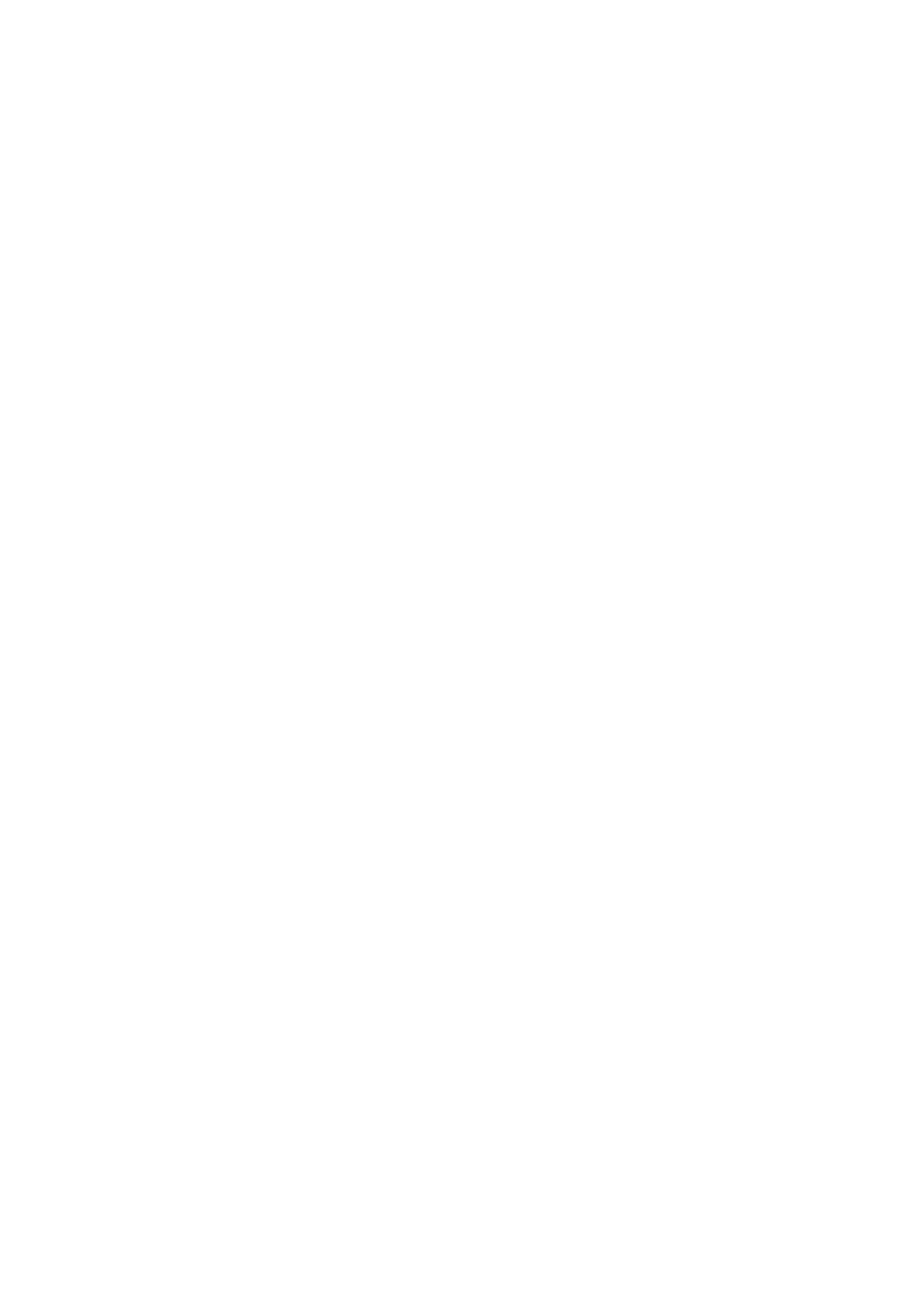**Abstract**<br>The Chemical Master Equation (CME) and the Stochastic Simulation Algorithms are two methods that are used to model living cells. The CME is a deterministic model that is efficient to use when applicable, but due to the curse of dimensionality it can not be used for high dimensional problems. Because SSA is a Monte Carlo method, it deals well with high dimensional problems, but suffers from slow convergence instead. In this project an improved SSA called Enhanced Stochastic Simulation Algorithm (ESSA) and an improved CME (ICME) are presented for steady state problems. As ESSA exploits properties for steady state problems that are not dealt with by standard SSA, the speedup gets very big. For the problems examined in this project, the speedup ranges betwee  $10<sup>4</sup>$ and  $10^6$  for the ESSA and between 1.5 an 2 for the ICME.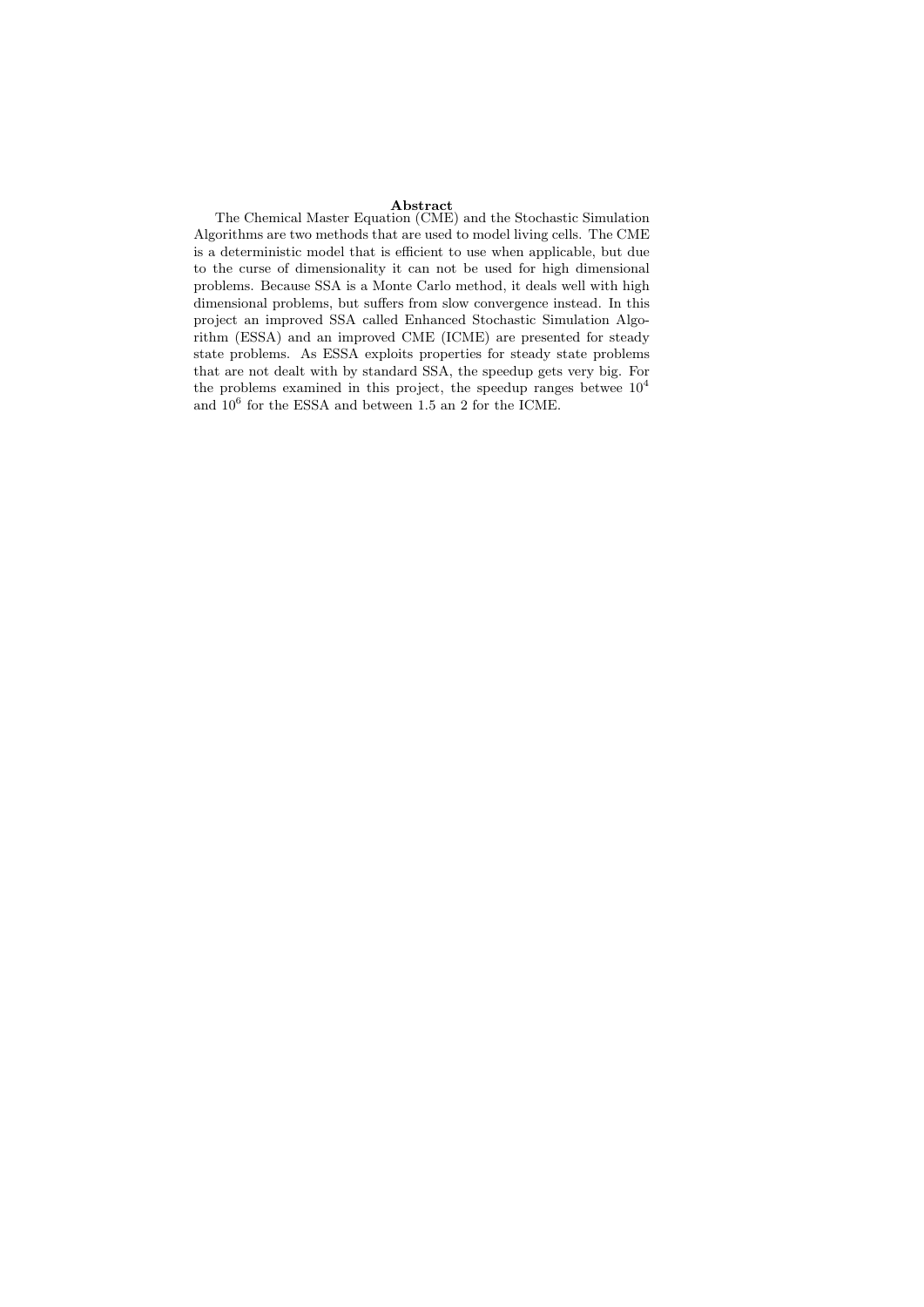# Contents

| 1        | Introduction                                           | 1        |
|----------|--------------------------------------------------------|----------|
| $\bf{2}$ | <b>Chemical Master Equation</b>                        | $\bf{2}$ |
| 3        | <b>Stochastic Simulation Algorithm</b>                 | 3        |
| 4        | Improved methods                                       | 5        |
|          | Improved CME for Steady State Problems<br>4.1          | 6        |
|          | 4.1.1                                                  | 6        |
|          | 4.1.2                                                  | 7        |
|          | 4.2                                                    | 8        |
|          | Simulating in Steady State to Generate Points<br>4.2.1 | 8        |
|          | 4.2.2                                                  | 9        |
|          | Enhanced SSA method explained<br>4.2.3                 | 10       |
| 5        | Results                                                | 11       |
|          | Enhanced Chemical Master Equation<br>$5.1\,$           | 11       |
|          | Enhanced Stochastic Simulation Algorithm<br>5.2        | 12       |
| 6        | Conclusions                                            | 19       |
|          | Final thoughts<br>19                                   |          |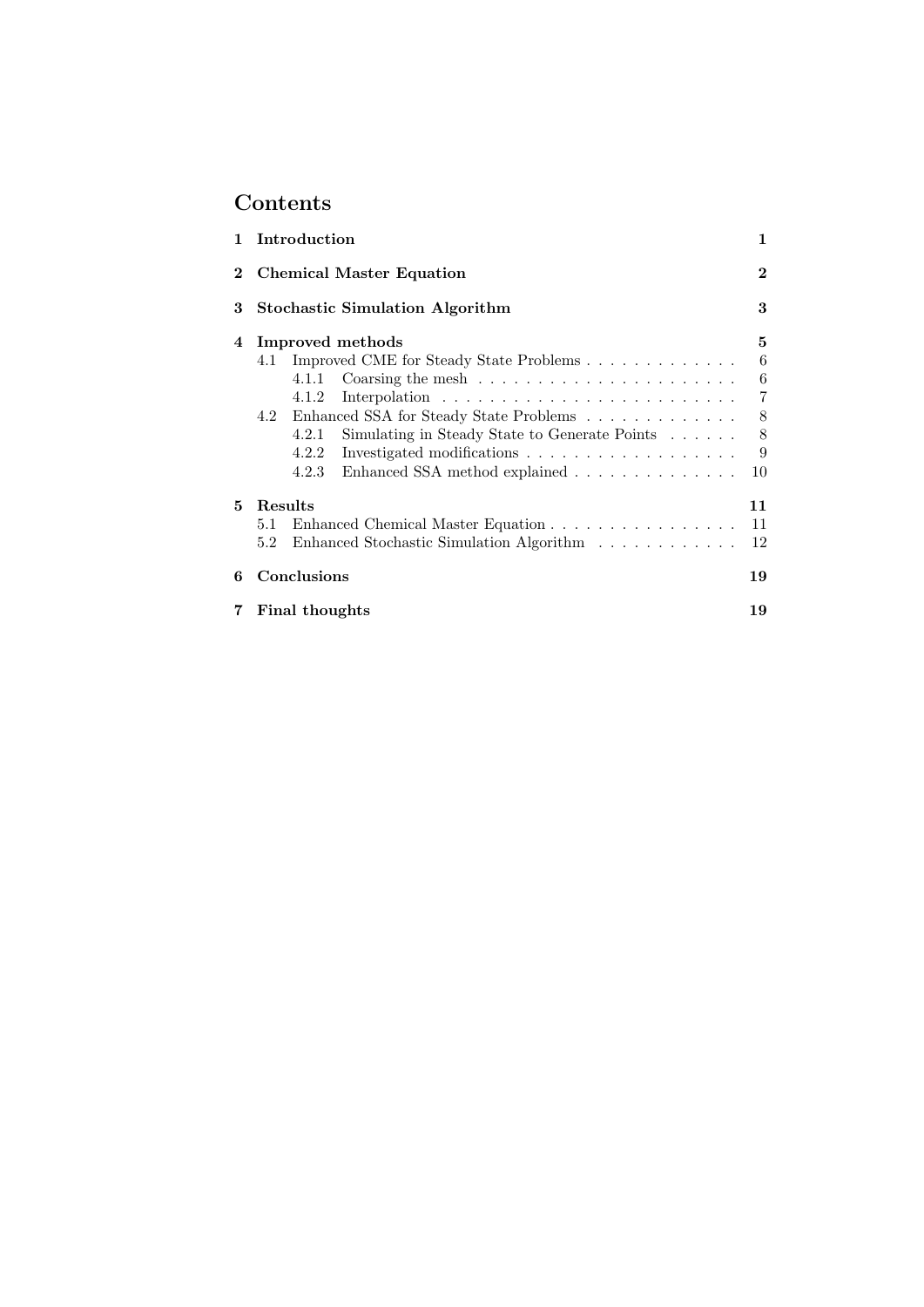# 1 Introduction

Modeling living cells is of great importance in order to understand the very complicated biochemical networks in cells. Inside living cells molecules move in space by diffusion and react with each other forming new compounds. The probability that a certain compound is created or disappears depends partly on to the concentration of molecules in the cell, and are thus modified with every reaction taking place. In classical macroscopic chemistry there are deterministic rate-diffusion laws in the form of differential equations that the concentrations of the reacting substances generally obey. Those laws are, however, built upon the case that there are enough chemically active molecules such as proteins present, which is often not accurate for living cells. Therefore the reactions are better described as random processes [4]. Inside living cells molecules can move more or less freely by random Brownian motion, and the event of molecules reacting with each other can be scheduled as random. For some processes it can be assumed that the systems are well stirred, and thus the space dependency of the solution can be ignored. In this project we only consider well stirred systems, and because of this the problem can be decomposed into two components. The first one is to determine the time until the next reaction occurs and the second is to determine which reaction that took place.

One way to model the concentration of substances after a certain time  $t$  is by using the so called Chemical Master Equation (CME), which is a system of first-order ordinary differential equations (ODE)s for determining the probability density function  $p(\vec{x}, t)$ . The probability function for each substance represents the probability that the system has a particular state at a given time t. The major advantage with CME is speed and accuracy. For systems with few substances, CME works well, but for systems with many substances CME cannot be used. CME suffers from the curse of dimensionality and the memory consumption may be a problem already for some of the two and three dimensional systems. For the cases where CME cannot be used, a Monte Carlo method called the Stochastic Simulation Algorithm (SSA) can be used instead. In SSA memory consumption grows linearly rather than exponentially. The main disadvantage with SSA is that the convergence rate is slow compared to CME. For large problems that has to be simulated for a long period of time it is sometimes too slow to yield a reasonable solution in a reasonable time.

Therefore, some high dimensional problems cannot be approached with either CME or SSA in reasonable time, and thus there is a need too further explore how this problems can be tuckled. Because the system of reactions evolves in time, one has to decide a stopping criteria. For some problems, the concentrations reaches a steady state after some time. These problems are said to reach a steady state, and in this project only steady state problems are considered. This poses another challenge, because when solving steady state problems it must somehow be determined if the system has reached steady state or not.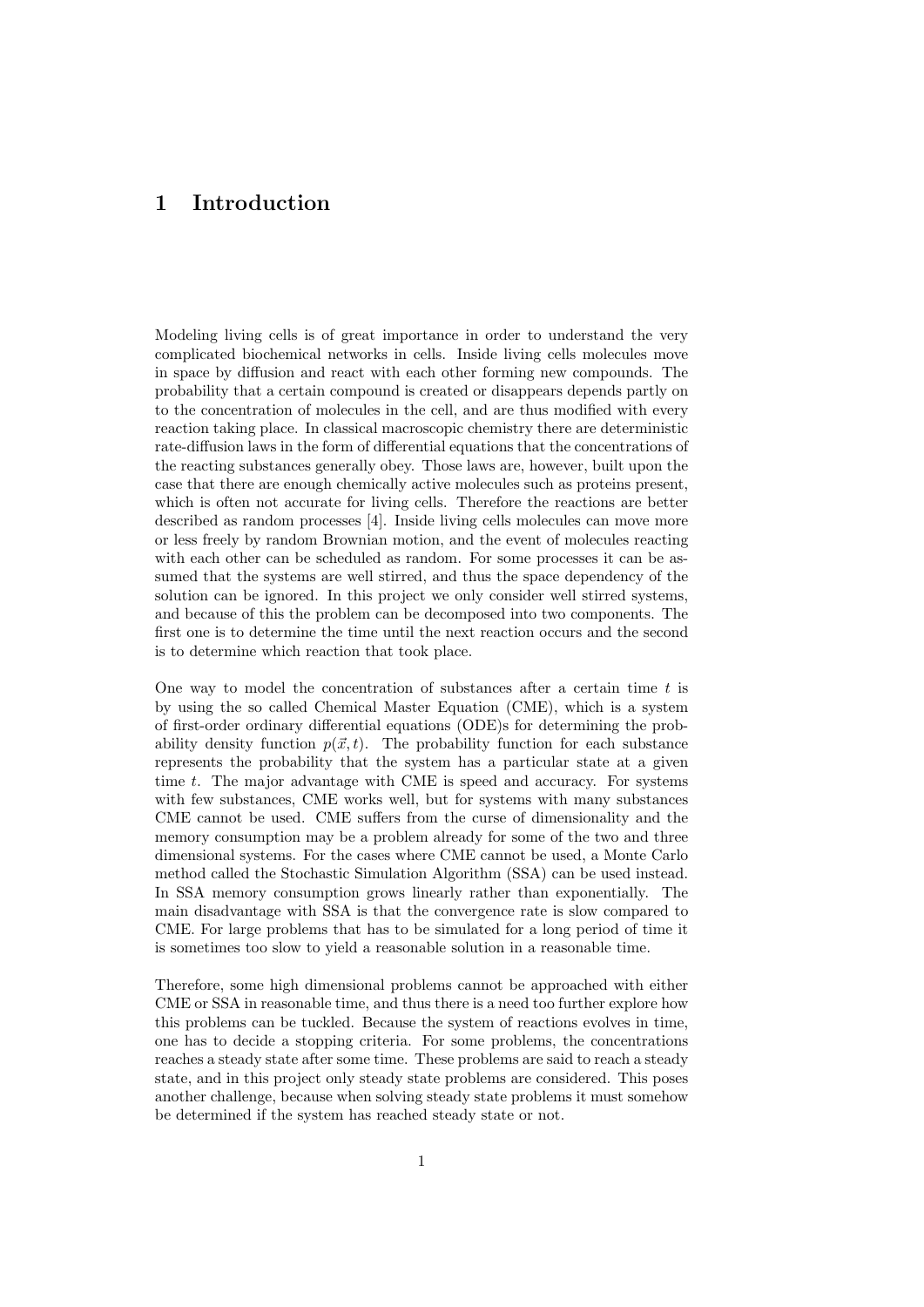# 2 Chemical Master Equation

The Chemical Master Equation or more generally, the Master Equation is a set of first-order ordinary differential equations that describes the time-evolution of the probability to occupy a set of states [1].

We define  $v_r$  as the change of molecules for reaction r,  $a_r(\vec{x})$  as the rate at which reaction r occurs, and  $\vec{x}$  is the actual states, a vector of integrals  $p(\vec{x}, t)$ is the probability to be in state  $\vec{x}$  at a time t. The probability vector during an infinitesimal time step  $dt$  is then defined as

$$
p(\vec{x}, t+dt) = \sum_{r=1}^{R} dt \times a_r(x_r - v_r)p(x_r - v_r, t) + \sum_{r=1}^{R} (1 - dt \times a_r(x_r))p(x, t). \tag{2.1}
$$

With some simple algebraic transformation we can rewrite the equation as

$$
\frac{p(\vec{x}, t+dt) - p(\vec{x}, t)}{dt} = \sum_{r=1}^{R} a_r (x_r - v_r) p(x_r - v_r, t) - \sum_{r=1}^{R} a_r (x_r) p(x_r, t). \tag{2.2}
$$

And by letting  $dt \to 0$  we obtain the so called general Chemical master equation

$$
\frac{dp}{dp_t} = \sum_{r=1}^{R} a_r (x_r - v_r) p(x_r - v_r, t) - \sum_{r=1}^{R} a_r (x_r) p(x_r, t).
$$
 (2.3)

In matrix form it reads

$$
\frac{dp}{dt} = Ap.\t\t(2.4)
$$

To construct the transition matrices A for the CME we start from a reaction model, which we will derive from one of the simplest models. We have one substance A that decays with rate  $k$ .

$$
X \xrightarrow{k} \emptyset \tag{2.5}
$$

where  $X$  is a chemical species of molecules and  $k$  is the rate at which the molecule decomposes. The probability that exactly one reaction occurs during the infinitesimal interval  $[t, t+dt)$  is  $X(t)kdt$  where  $X(t)$  is the number of chemicals of type X at time t.

Introducing  $p_n(t)$  as the probability that there are n molecules of type X at time t, i.e  $X(t) = n$ . For the infinitesimal time step from t to  $t + dt$ , there are two ways to reach  $p_n(t)$ . Either by degradation of one molecule from the state  $p_{n+1}$  or that the system remains in state  $p_n$ . Thus

$$
p_n(t + dt) = p_n(t) \times (1 - kndt) + p_{n+1}(t) \times k(n+1).
$$
 (2.6)

Subtracting both sides by  $p_n$  and dividing by dt yields

$$
\frac{p_n(t+dt) - p_n(t)}{dt} = -kn \times p_n(t) + k(n+1) \times p_{n+1}(t). \tag{2.7}
$$

Letting  $dt \to 0$  results in the CME for the system

$$
\frac{dp_n}{dt} = k(n+1) \times p_{n+1} - kn \times p_n.
$$
\n(2.8)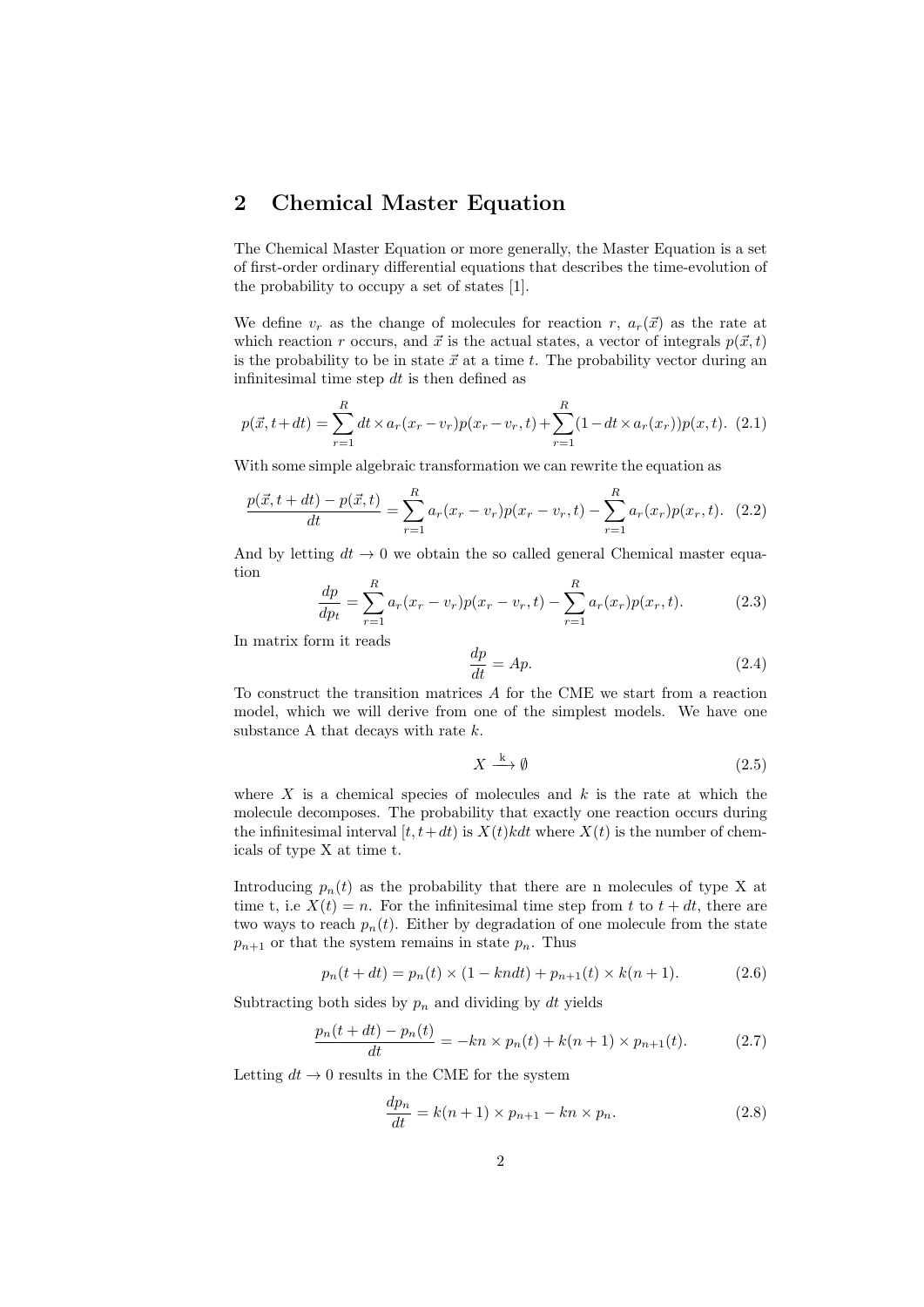This system of ODEs can easily be solved approximately using some discrete time stepping scheme such as Euler backwards

$$
\frac{p^{k+1} - p^k}{\Delta t} = Ap^{k+1}.
$$
\n(2.9)

Some simple algebra then yields

$$
p^{k+1} = (I - \Delta t \times A)^{-1} p^k
$$
 (2.10)

where  $I$  is the identity matrix and  $A$  is the transition matrix. For systems of more molecules we use the subscript  $p_{n,m}$  where n and m defines the number of molecules of molecule X and Y respectively.

## 3 Stochastic Simulation Algorithm

Even though CME is efficient when applicable, its inability to solve even small problems led researchers to start developing Monte Carlo methods to model living cells [1]. The main idea with SSA, as for all Monte Carlo methods, is to simulate the system with its intrinsic randomness many times, save the result and compute the mean values. For chemical reactions, the changes in the system can be regarded as trajectories in an n-dimensional space, where n is the number of reacting substances. An example plot of the trajectories for the one-dimensional problem

$$
\emptyset \xrightarrow{k_1} X
$$
  
\n
$$
X \xrightarrow{X \cdot k_2} \emptyset
$$
  
\n
$$
k_1 = 10s^{-1}, k_2 = 0.1s^{-1}
$$
\n(3.1)

can be seen in Figure 1. Problem (3.1) converges to the concentration 10 of X. SSA is basically a general-purpose method that is a Monte Carlo method developed for the specific task of simulating chemical reactions [1]. SSA was developed by Gillespie in 1976 [2][3]. The problems that are solved using SSA all consist of a set of reactions, that occur with a certain rate. These rates are denoted  $\alpha_1, \alpha_2, ..., \alpha_n$  and for problem (3.1) we thus have

$$
\alpha_1 = k_1,
$$
  

$$
\alpha_2 = X \cdot k_2.
$$

The derivation of SSA is based upon two fundamental questions. These questions are:

- Given the current time t, how long time  $\tau$  will it take before the next reaction will occur?
- Which reaction will take place at time  $t + \tau$ ?

The time to the next reaction is exponentially distributed with rate  $\alpha_0$  where

$$
\alpha_0 = \sum_{i=1}^n \alpha_i \tag{3.2}
$$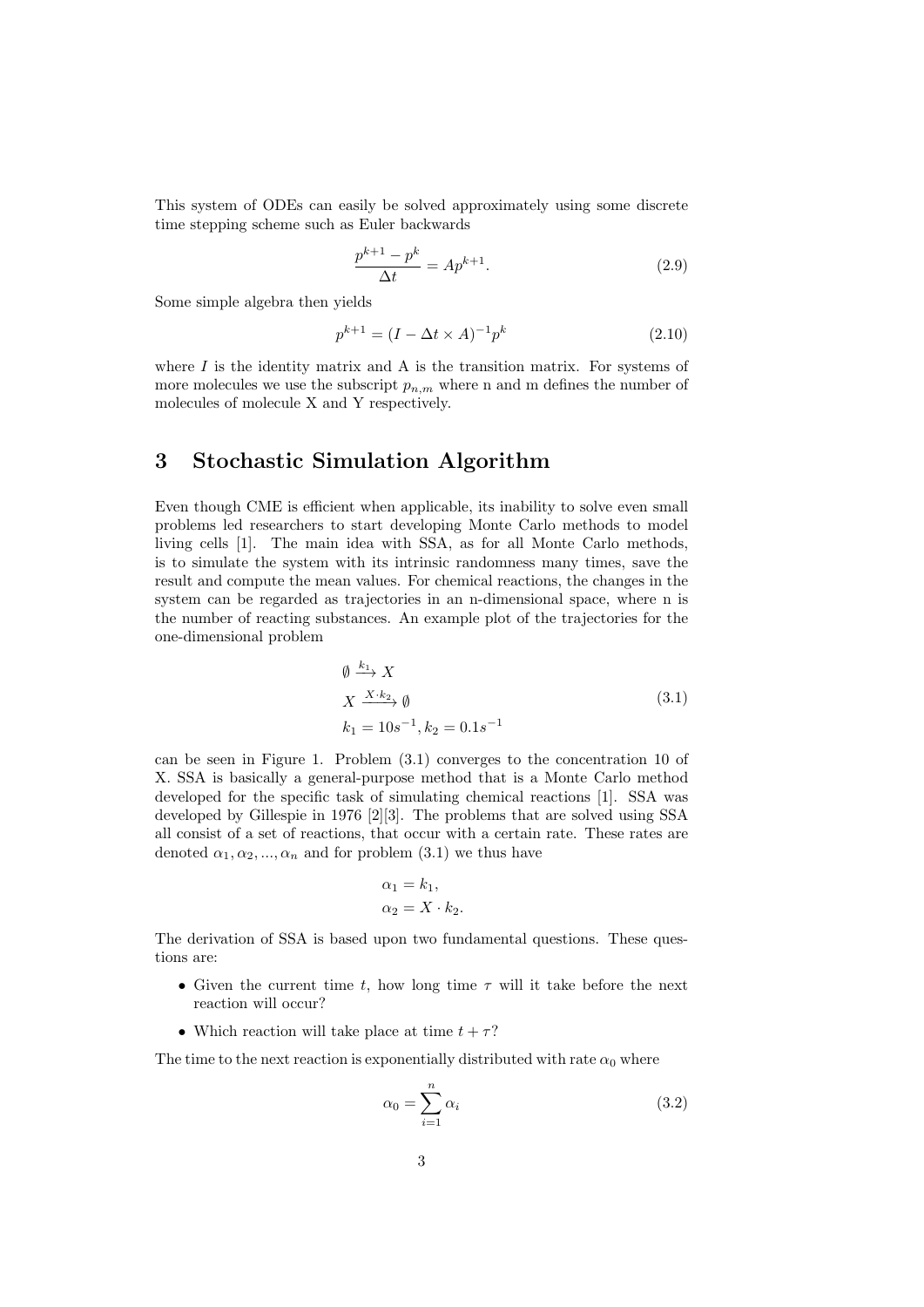

Figure 1: 20 trajectories for problem (3.1). Mean value marked with black dashed line.

and  $r_1$  is a uniformly distributed random number in the interval  $[0, 1)$ . In order to determine  $\tau$ , the formula

$$
\tau = \frac{1}{\alpha_0} \cdot \ln\left[\frac{1}{r_1}\right] \tag{3.3}
$$

is used. To determine which reaction will occur, another uniformly distributed random number,  $r_2$  have to be generated. The rate of a particular reaction compared to the rate of the other reactions will determine the probability that it was the reaction that took place. The most computationally expensive part of a Monte Carlo method is the generation of random numbers. For SSA two random numbers have to be generated each time a reaction occurs and because of this, the problems that will be the most expensive to solve with SSA are problems with high reaction rates and long time intervals.

The SSA can be summarized by the following four steps, where  $\vec{x}$  is the vector containing the current states for the substances and  $\vec{y}$  is a vector containing the reactions:

- 1. Generate two uniformly distributed random numbers  $r_1$  and  $r_2$  in [0, 1).
- 2. Compute  $\alpha_0$  by (3.2).
- 3. Use (3.3) to compute the time  $\tau$  to the next reaction.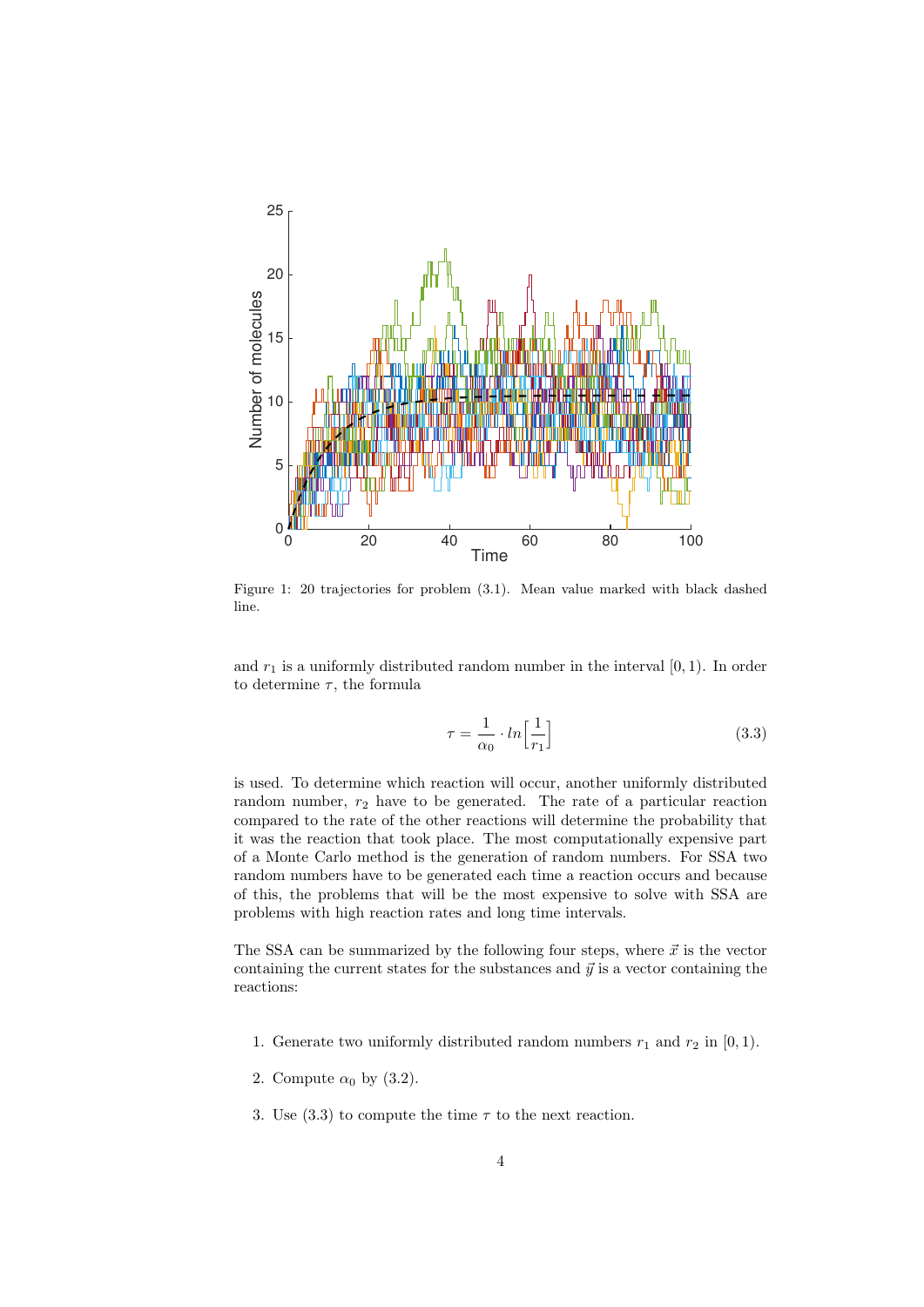4. Determine which reaction R will take place by

$$
R = \begin{cases} y_1 & \text{if } 0 \ll r_2 < (\alpha_1)/\alpha_0 \\ y_2 & \text{if } (\alpha_1)/\alpha_0 \ll r_2 < (\alpha_1 + \alpha_2)/\alpha_0 \\ \vdots & \text{if } (\alpha_1 + \alpha_2)/\alpha_0 \ll r_2 < (\alpha_1 + \alpha_2 + \dots + \alpha_n)/\alpha_0 \end{cases} \tag{3.4}
$$

and update  $\vec{x}$  accordingly. Then continue to step (3) if  $t < T$  where T is the stopping time. Otherwise terminate.

As can be seen from Figure 1, even though the mean value of the trajectories converges to a steady state, a single trajectory is not. This means that even though the mean value converges to ten for problem (3.1) the probability that a single trajectory is in state ten will not increase with time when steady state has been reached. As can be seen from Figure 2 the probability of where a single



Figure 2: Probability distribution for problem  $(3.1)$  in steady state after  $10^3$  iterations.

trajectory ends up follows the Poisson distribution. In fact, each new reaction that occurs after a trajectory has reached steady state can be considered equivalent to a completely new trajectory. This is a property that can be exploited when solving steady state problems.

# 4 Improved methods

Improving the performance of SSA and CME is about identifying computationally heavy parts and try to improve them. The main idea with these new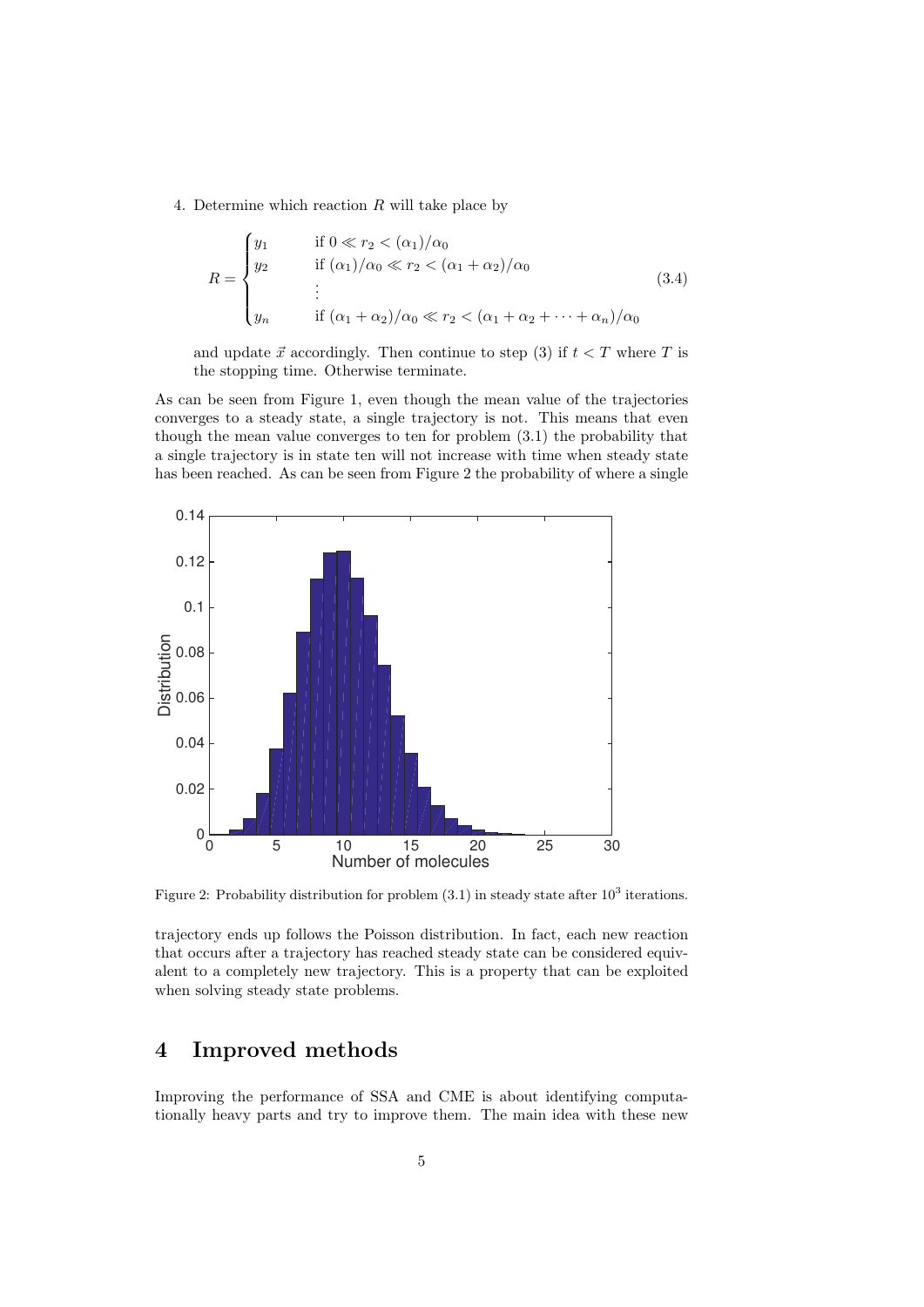methods is to reduce the transient time, i.e the time to simulate a system from initial point to reach the area of steady state. Since only the probability of how many molecules a system has of each type is of interest, it is of no interest how a chemical system evolve to reach steady state. Hence it does not matter if the evolution is reasonably likely or not as long as the solution at final state is the same. Therefore losing accuracy, or simulating an extreamly unlikely evolution to get to the steady state does not matter, as long as the final solution is correct. We can then perform simulations using system of equations of much coarser mesh than the original one.

#### 4.1 Improved CME for Steady State Problems

As stated above the transient phase of the CME is expensive to compute for a large equation system. The idea presented here is to project the system on to a coarser mesh. We can then simulate on the coarser system until steady state is reached, which is much faster than before. What is obtained is not a solution but a good hint at where the solution is. From that point we interpolate back to the fine mesh and simulate to steady state. We will lose some computational time by performing the projection and interpolation to and back from the coarser mesh. But that is just a small fraction of the gain by starting the simulation on the fine mesh closer to the steady state.

#### 4.1.1 Coarsing the mesh

To coarsen the transition matrix and the probability vector we introduce the operator  $E^{m \times n}$ , where  $n = 2m$ , as

$$
E = \begin{pmatrix} 1 & 1 & 0 & 0 & 0 & 0 & 0 & \cdots & 0 \\ 0 & 0 & 1 & 1 & 0 & 0 & 0 & \cdots & 0 \\ 0 & 0 & 0 & 0 & 1 & 1 & 0 & \cdots & 0 \\ \vdots & \vdots & \vdots & \vdots & & & \ddots & \\ 0 & 0 & 0 & 0 & 0 & 0 & 1 & 1 \end{pmatrix}
$$
(4.1)

and operator  $F^{n \times m}$  as the transpose of E divided by two (i.e.  $F = \frac{1}{2}E^{T}$ ) to conserve the probability. The transition matrix  $A_0$  in (2.4) from the CME is coarsened algebraically by multiplying it with E and F

$$
A_m = EA_{m-1}F \tag{4.2}
$$

and the solution vector  $p$  is then

$$
p_m = Ep_{m-1}.\tag{4.3}
$$

We then coarsen until  $p_{M_0}$  and  $A_{M_0}$  for some predefined  $M_0$ . This method may easily be extended to higher dimensions by taking the Kroenecker product of E with itself in the number of dimensions that is desired.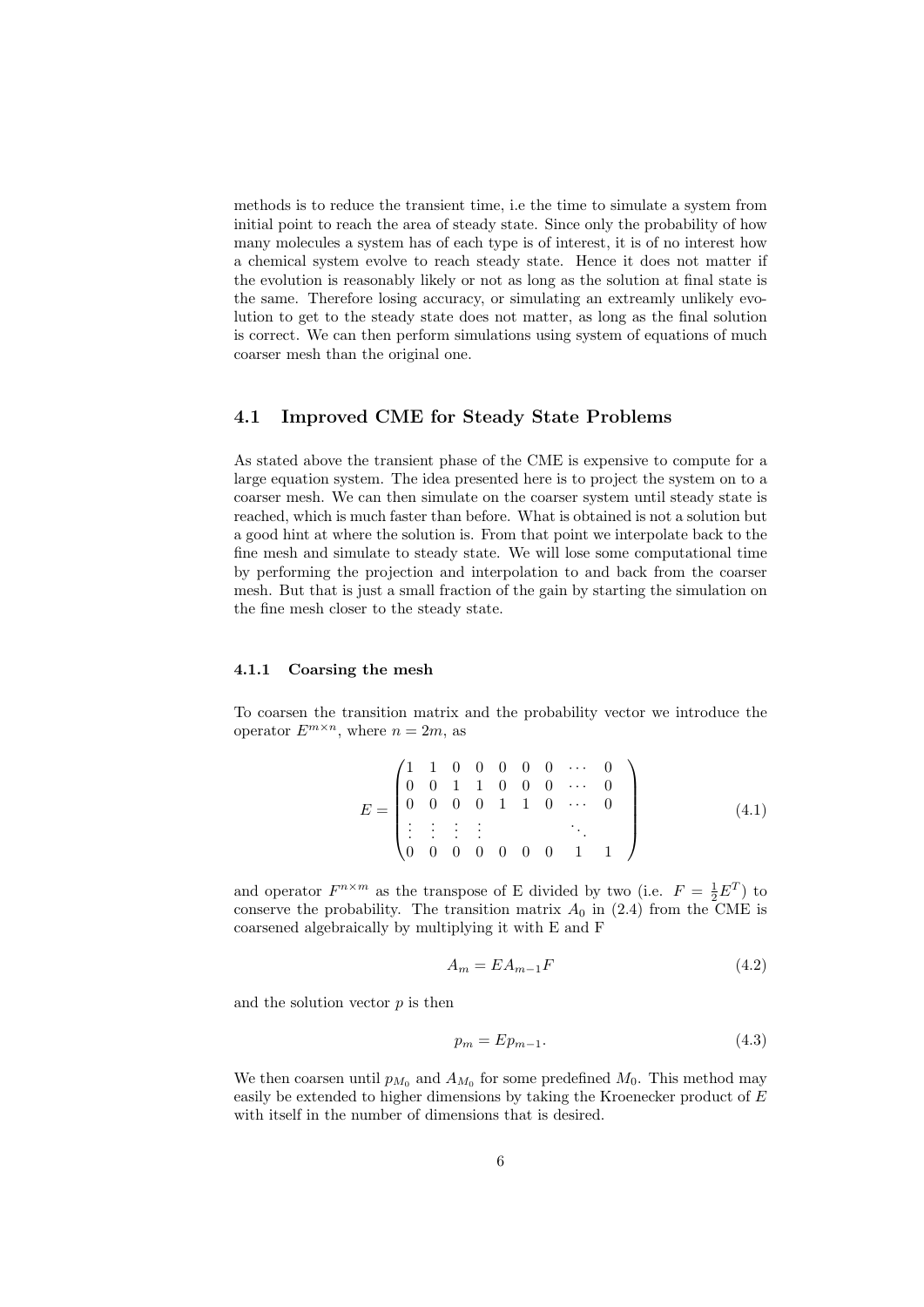#### 4.1.2 Interpolation

To return to the fine mesh we need to interpolate from the coarse mesh. The simplest way of interpolating is by using the  $F$  operator,

$$
p_{m-1} = F p_m \tag{4.4}
$$

which splits the probability on the coarse mesh to the two new nodes, which corresponds to a constant interpolation. The probability for a system to be constant is very unlikely. To improve the quality of the interpolation we choose a linear interpolation  $F'$  instead.



Figure 3: In the upper scale the box-size is of length four and in the lower finer mesh has a box-size of length 2. The fine mesh consits of the black circles and the numbers correspond to a linear distribution over the states.

From the setting figure 3 we get the following equations

$$
p_{\alpha} = w_1 p_1 + w_2 p_2 + w_3 p_3, \tag{4.5a}
$$

$$
p_{\beta} = w_3 p_1 + w_2 p_2 + w_1 p_3, \tag{4.5b}
$$

due to symmetry. To create the interpolation matrix  $F'$  we must choose weights  $w_i$  such that the probability mass  $p_m$  is exact for

$$
p_m = c \quad (constant),
$$
  

$$
p_m = c + i \quad (linear).
$$

We have that

$$
w_1c + w_2c + w_3c = \frac{1}{2}c\tag{4.6}
$$

for a constant state. Using the data from Figure 3 and equation (4.5), then with a linear  $p_m$  in (4.5) we obtain

$$
\frac{c}{2} + 9 = w_1(6 + c) + w_2(22 + c) + w_3(38 + c), \tag{4.7a}
$$

$$
\frac{c}{2} + 13 = w_3(6+c) + w_2(22+c) + w_1(38+c). \tag{4.7b}
$$

The equation (4.7) can be reduced to

$$
9 = 6w_1 + 22w_2 + 38w_3, \tag{4.8a}
$$

$$
13 = 6w_3 + 22w_2 + 38w_1.
$$
\n
$$
(4.8b)
$$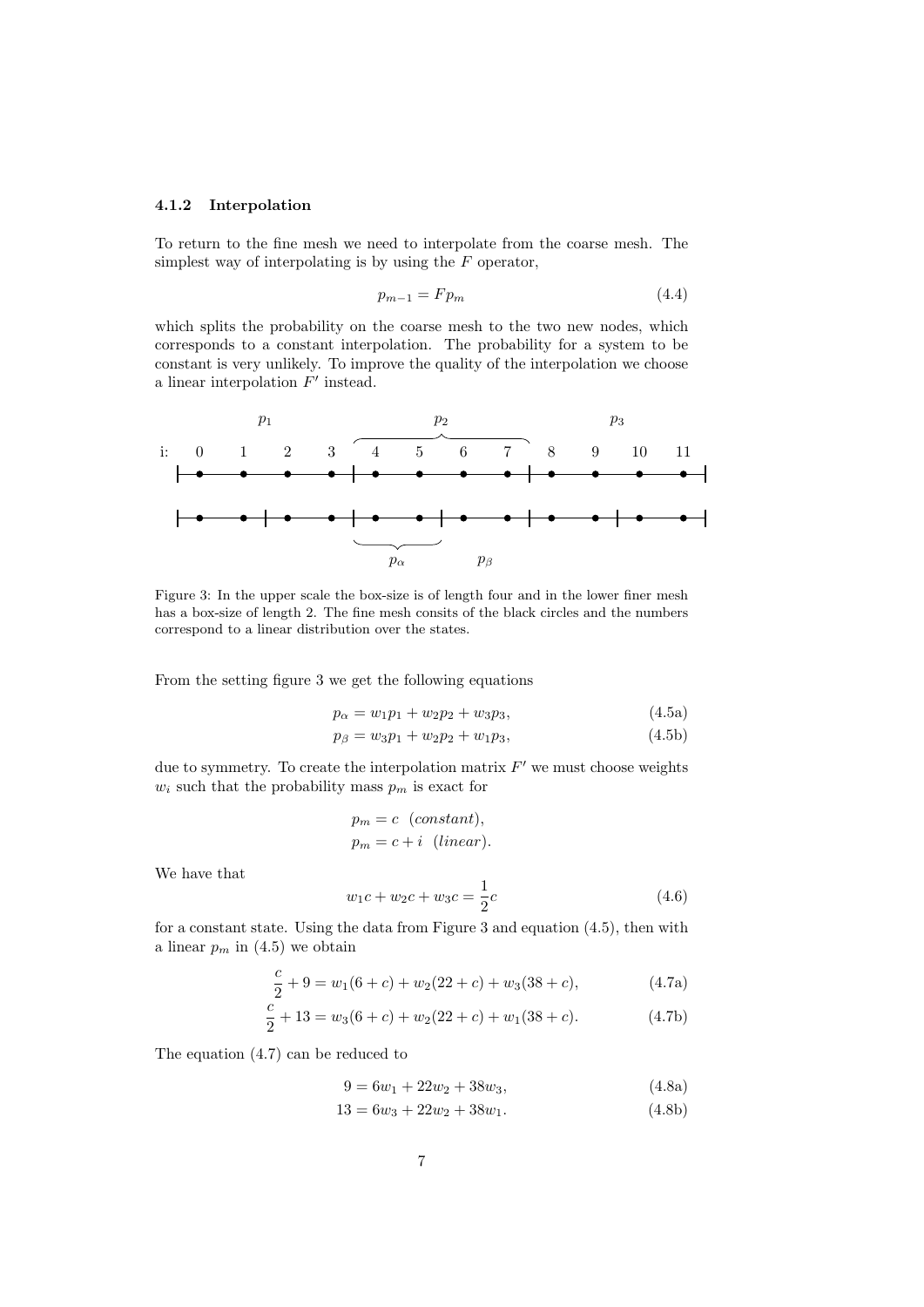With some algebra we get that

$$
w_1 = \frac{1}{8} + w_3. \tag{4.9}
$$

By inserting equation  $(4.9)$  in equation  $(4.6)$  we have that

$$
w_2 = \frac{1}{2} - w_1 - w_3 = \frac{3}{8} - 2w_3.
$$
 (4.10)

From this we see that  $w_1$  and  $w_2$  satisfy equation (4.6) and  $w_3$  can be chosen arbitrarily. By letting  $w_3 = 0$  we get  $w_1 = 1/8$  and  $w_2 = 3/8$ . Finally we insert the weights  $w_i$  to the equations  $(4.5)$ 

$$
p_{\alpha} = \frac{1}{8}p_1 + \frac{3}{8}p_2 \tag{4.11a}
$$

$$
p_{\beta} = \frac{3}{8}p_2 + \frac{1}{8}p_3,\tag{4.11b}
$$

and from here we can easily construct the interpolation matrix  $F'$ .

#### 4.2 Enhanced SSA for Steady State Problems

By analysing the SSA method with MATLAB's profiler, it was determined that most of the computational time is spent on generating random numbers, calculating probabilities and if-statements (checking which reaction that occurs). Things that can be optimized are computational time spent in each Monte Carlo step, the overall computation time spent on simulating trajectories to steady state, and reducing the number of Monte Carlo steps needed to reach steady state. Examined optimizations are presented in Section 4.2.2, and the best combination of these is presented in Section 4.2.3.

#### 4.2.1 Simulating in Steady State to Generate Points

A collection of SSA trajectories can be described as an approximation of a map that contains the probability that a chemical system has a specific number of molecules of each kind. The steady state solution to an SSA problem is then reached when the probability no longer depends on time. In other words, the likelihood that a chemical system has a specific number of molecules of each substance at a given time is constant. While a chemical system is at steady state, it is still changing the concentrations of different kinds of molecules in the system, but the change is according to the probability. It is the probability distribution that is not changing and hence is in the steady state.

If a chemical system is in steady state, then it is possible to build the probability map by recording how many times the system has had a specific number of molecules of each type during a long specified time divided by the total number of visits. We refer this long specified time to as a time window. The wider the time window is, the more data points are recorded and the better the probability map is. Hence, it is possible to decide how many data points in the solution one wants, which affects the accuracy.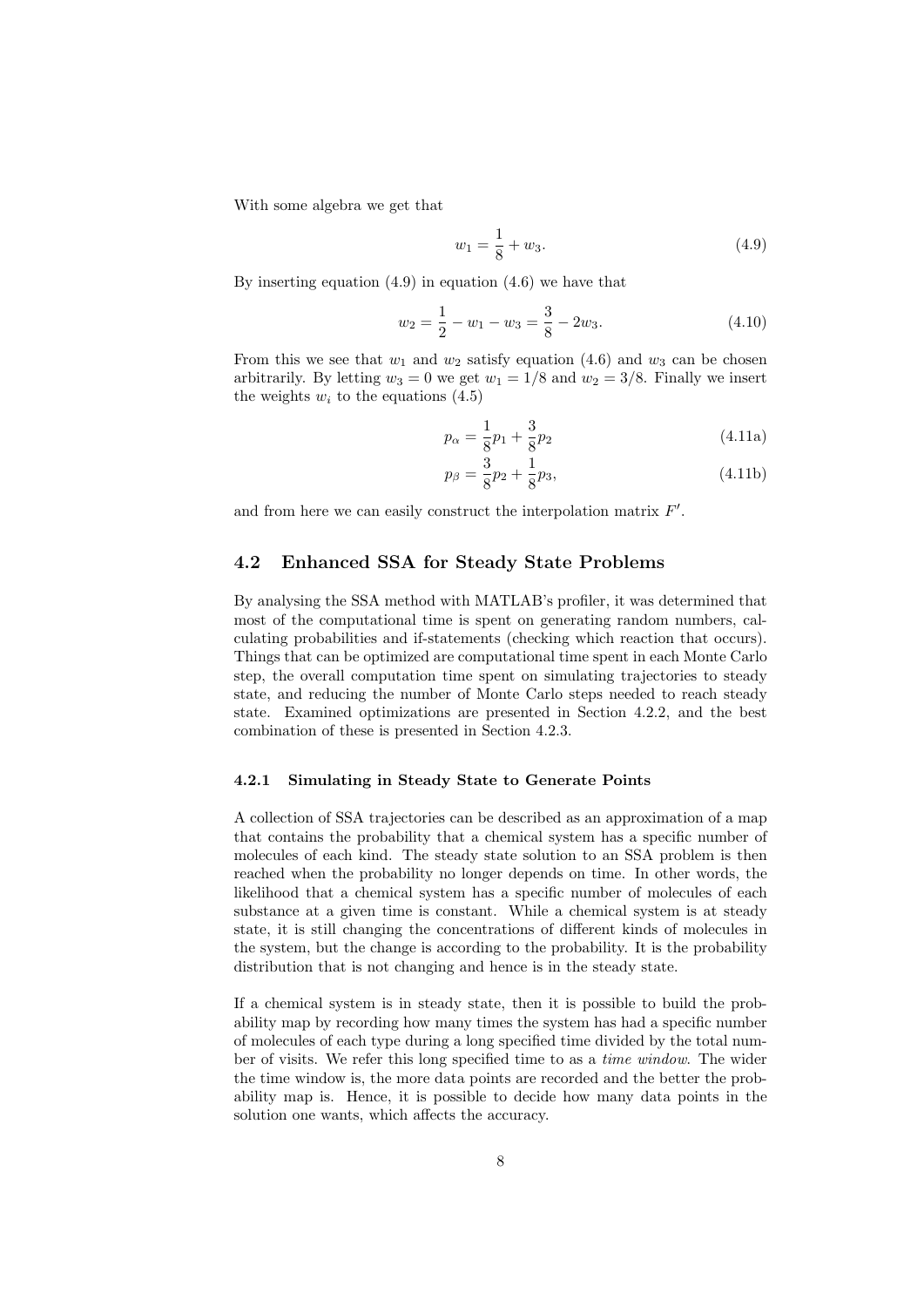Calculating the probability map by simulation a large number of chemical systems and record the final point for each simulation is equivalent to simulating one chemical system and record how the system changes in steady state. This is valid unless the time window is too narrow, since a short walk in steady state only generates data points in a small neighbourhood instead of being randomly distributed which would be the case when using many different simulations.

#### 4.2.2 Investigated modifications

The first idea was to use the transition matrix from CME to reduce time spent in each Monte Carlo step since the probabilities would not need to be computed. The Monte Carlo step would then only need to generate two random numbers and some if-statements to decide a reaction. The problem is that this modification suffers from the curse of dimensionality in the same way CME does. Hence, this limits the solver to only be able to solve systems as large as CME can handle, therefore this modification is useless no matter how fast the speedup would have been. Another problem is that MATLAB computes the probabilities faster than it can read from the transition matrix. It might also be the case for compiled languages due to data locality problems.

Another idea was to remove the time dimension because only the steady state is of interest. This modification would reduce the time spent in a Monte Carlo step since only one random number would have had to be generated, instead of two. The problem is that this modification changes the probability map for most chemical system. In many chemical systems, the time between reactions is smaller if there are many molecules present. If there are many molecules present, then the mean time to next reaction is smaller than if there are few molecules. This means that the mean value would be shifted upward if the time dimension is removed. This makes the modification useless since the steady state solution is not valid.

Grouping together trajectories in the simulation until the steady state is reached and them split them up was an attempt to reduce total time spent on simulating trajectories before reaching steady state. The idea was to simulate only a few chemical systems and let other systems just follow until steady state is reached. This modification greatly reduces the computation time dedicated to simulating trajectories to steady state. One downside is that some problems, for example toggle switch, have more than one equilibrium. Such a problem needs to have approximately the same number of trajectories in each equilibrium. Using too few trajectories leads to a larger probability of an uneven distribution of trajectories among the equilibriums.

The fourth modification was to reduce the number of Monte Carlo steps needed for a trajectory to reach steady state. This was done by letting chemical systems perform a multiple number of a chosen reaction instead of just one for each randomized time  $dt$ . This in turn requires the time  $dt$  to be larger since more reactions happen at  $dt$ . The time  $dt$  is approximated to be multiplied by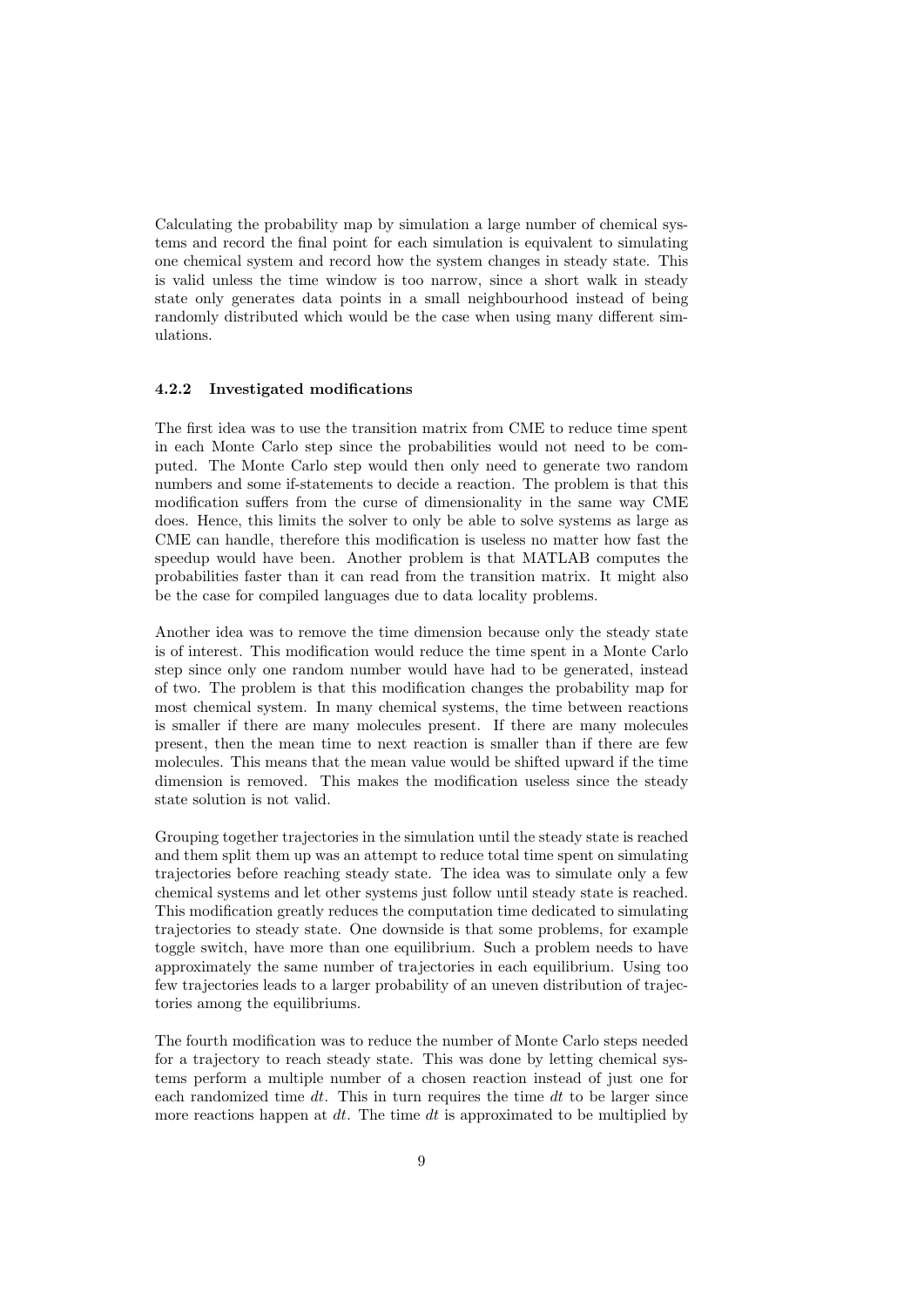the same number as the number of reactions performed by the chemical system. This modification coarsens the system, hence we call the factor  $\chi$ . The time is now calculated as

$$
dt = \chi \frac{1}{\alpha_0} \log(1/r). \tag{4.12}
$$

The drawback with this modification is that the probability map is smoothed out since it is more likely that the system has extreme concentrations of molecules. To make this modification useful, then  $\chi$  has to be reduced when approaching steady state.

The last modification tried out was to use the fact that generating a large number of trajectories gives the same probability map as recording the movement of a trajectory in steady state for a long time. This has a potential to be a huge improvement since generating an extra point for a trajectory in steady state is a fraction of the whole compared to simulate another trajectory from scratch. It is however only applicable in steady state problems. Another drawback is for problems with multiple equilibria where the probability to move between equilibria are small. One of these equilibria might get very explored but others may be unvisited even after a very long time. This effect can be reduced by using more trajectories to enable an even distribution of trajectories between the equilibria. This reduces the potential improvement in computing time but gives a more accurate result.

#### 4.2.3 Enhanced SSA method explained

The last two modifications described above were successful and resulted in an improved SSA method. These modifications can be used and implemented in many ways. The success of the method presented is heavily depending on how the parameters are set. The selection of parameters is for now based on a trial and error approach, however, no heavy computational work is needed to pick parameters which are good enough. The enhanced SSA method is for now on referred to as ESSA.

The idea is to divide the chemical time which goes from zero to steady state, into a number of time frames. Each time frame is going to have a specific  $\chi$ in a decreasing manner, so that the first time frame has the highest  $\chi$  and the last time frame should have  $\chi$  equal to one. The size of the first time frame should be quite large, the size of the last time frame should be about half of the total time. The size of the time frames in between should be small. A system simulated through these time frames is in steady state if the parameters are defined in a sufficiently good way.

When a system is simulated to steady state, the simulation continues while recording the number of each molecule type after a reaction occurs and updating the probability map. The simulation continues until a stop time is reached.

The method can be summarized as follows: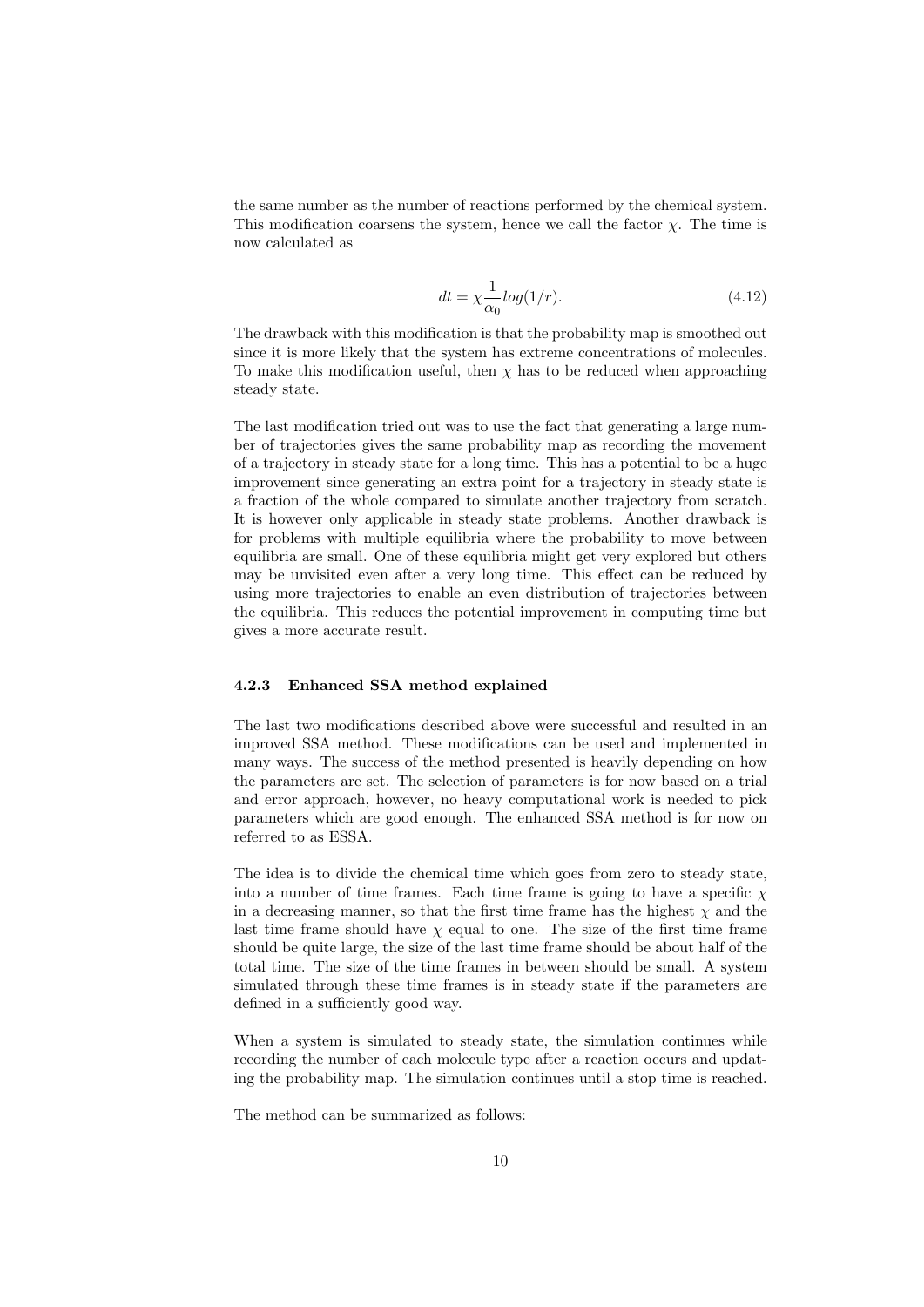- 1. Determine the number of time frames, the width of each time frame and the value of  $\chi$  to be used in each time frame. Also initialize the chemical systems and stop times.
- 2. For every chemical system
	- (a) For every time frame, do standard SSA simulation but update the molecules with a multiple of  $\chi$ .
	- (b) Continue the simulation by doing standard SSA simulation but record the number molecules of each kind and update the probability map accordingly. Continue the simulation until a stop time is reached.

# 5 Results

Three example problems were used to evaluate the methods, toggle switch 2D, two metabolites 2D and two metabolites 3D. CME could only be ran on the 2D problems since the 3D problem becomes too memory consuming. Toggle switch 2D has two equilibria while two metabolites 2D and two metabolites 3D have only one. Two metabolites 2D has the fastest reaction rate, while two metabolites 3D has the slowest reaction rate. The equilibria is much further away from the initial point in the two metabolites 2D compared to the other test problems. A chemical system in equilibrium has extreme low probability to drastically change concentration of molecules, the system rather stays in the equilibria. Problems with multiple equilibrium require special care when using ESSA since using too few trajectories might lead to a disproportionate distribution of trajectories among the equilibriums.

#### 5.1 Enhanced Chemical Master Equation

The chemical time, which we define as the time simulated on MATLAB, required for reaching steady state for Toggle Switch and Two metabolites are approximately 50'000 seconds and 20'000 seconds respectively.

When running the improved method both problems have a minimum state limit set to 32 states in each dimension. The time step is equally long at all time. For achieving best possible speedup most of the chemical simulation time is done on the coarsest mesh and the least time on the finest mesh. The amount of chemical time that should be spent in each state is a trade-off between accuracy and computational speed. We have tuned this setting by starting from a very accurate solution and tried speeding up the computation as much as possible without increasing the error.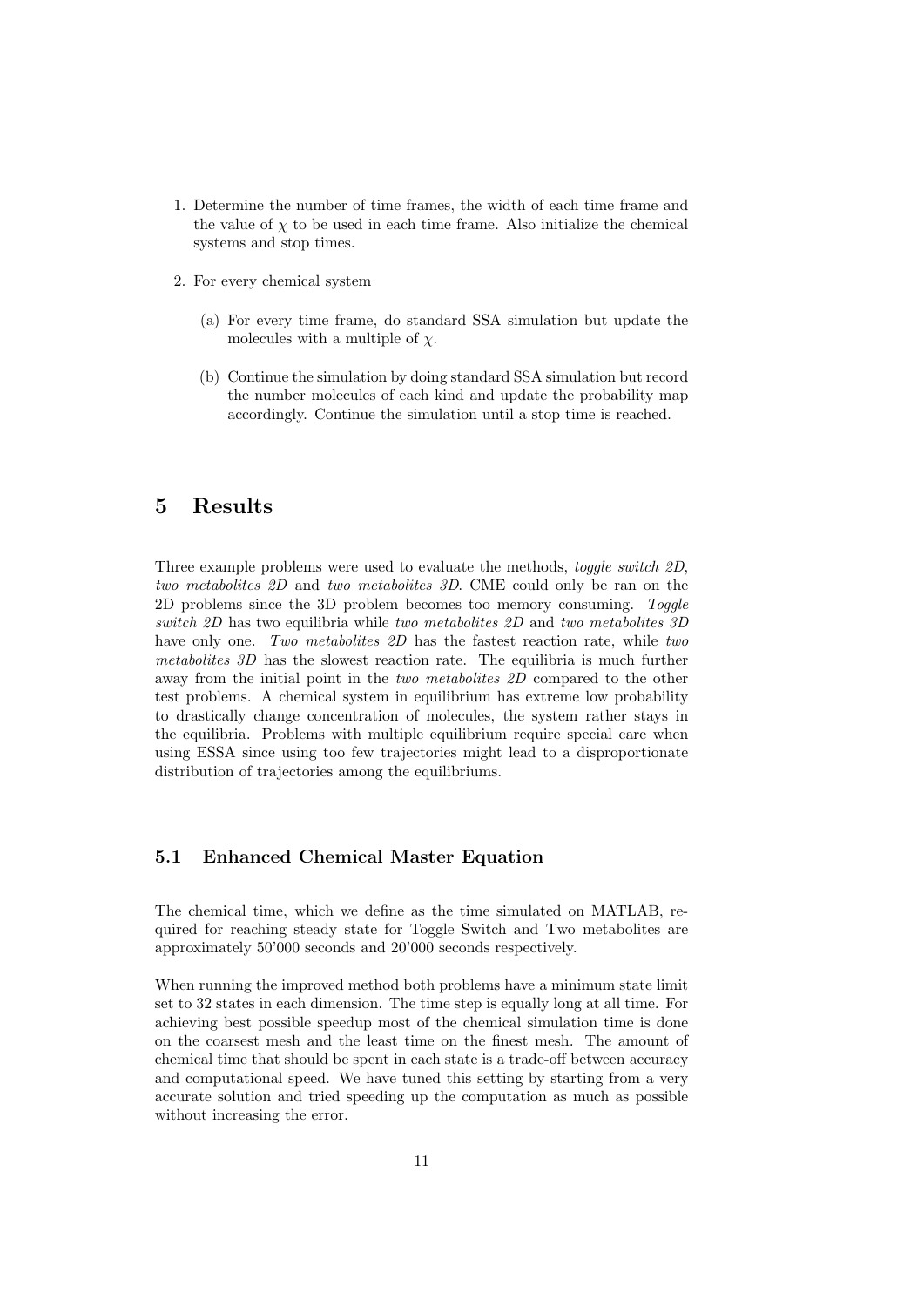

Figure 4: Speedup for 2 different setups. The Toggle Switch setup has  $320 \times 320$ number of states and 2 Metabolites has  $128 \times 128$  number of states.

Table 1: The  $L_1$  error at steady state for each level of coarseness of the mesh. The reference solution is computed on a fine mesh.

| Coarse level | error        |
|--------------|--------------|
|              | $\mathbf{I}$ |
|              | 0.5198       |
| 2            | 0.9252       |
| 3            | 1.2031       |
|              | 1.3963       |

The error in the solution is large already for the first level of coarseness, as can be seen from Table 1. This is due to the fact that the solution smears each time that we coarsen the mesh. At a first glance it might seem unnecessary to coarsen the mesh in the first place, since the error is still big. On the other hand the computational time taken to reach that stage is still relatively small compared to the simulation on the finest mesh.

### 5.2 Enhanced Stochastic Simulation Algorithm

The enhanced stochastic simulation algorithm (ESSA) is evaluated by first comparing the solution to a CME solution, then see how it converges when increasing the number of trajectories used and the recording time. Finally, the theoretical speedup of ESSA is compared with that of SSA.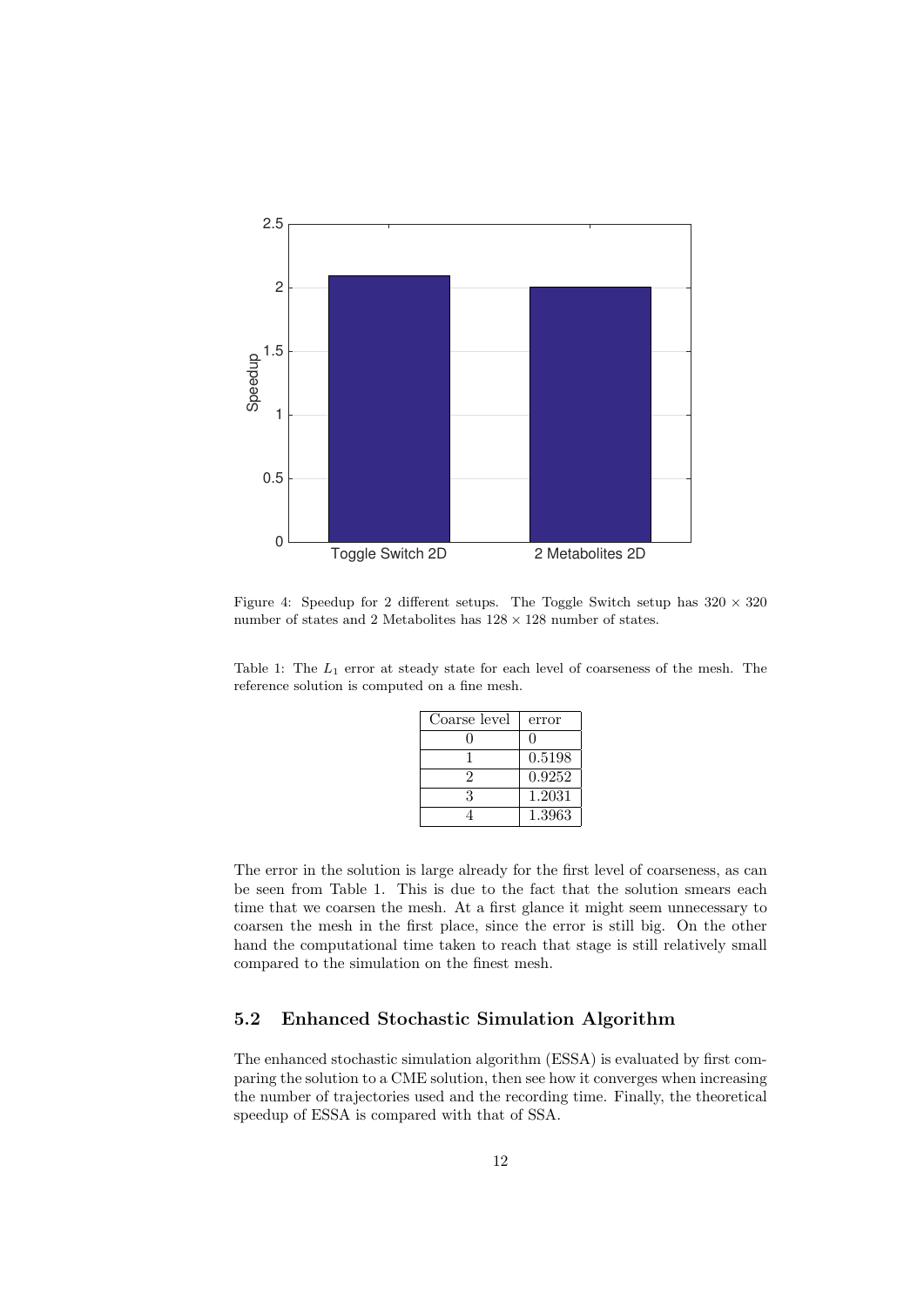In Figures 5 and 6 the ESSA and CME results are plotted together. It is clearly visible that the solutions are consistent. The convergence for ESSA is seen in Figures 7 and 8, it is measured by using the  $L_1$  with a high resolution solution. Both convergence rates are reasonable since it is about the same convergence rate for a Monte Carlo method. Adding more trajectories seems a little more effective than increasing the recording time. This is reasonable since a trajectory mainly walks in its neighbourhood if the recording time is small. Adding another trajectory would then result in a more accurate result compared to just doubling the recording time.

It is hard to compare ESSA to SSA regarding speedup since it depends on how many trajectories and how long recording time ESSA is using. ESSA also has other parameters such as number of time frames to be used, which *coarsen*ing factors to be used and how long each time frame is. In the following result, three time frames have been used with the coarsening factors four, two and one for respective time frame. The time spent in each time frame is adjusted depending on the problem. The parameters have not been optimized but are good enough. Figure 9 shows the wall time it takes for SSA and ESSA to simulate one trajectory from initial point to steady state with these settings used. The enhancement to use a coarsening factor is clearly visible, ESSA is about twice as fast as SSA with this parameter setup. The wall time is calculated by taking the mean of 5000 trajectories.

Figure 10 shows how much additional time ESSA and SSA require to add another data point in the solution. The idea is that ESSA is already at steady state and to generate a new point is just to generate a new reaction. SSA has to simulate a new trajectory. Hence, the difference is huge. The wall time is computed by taking the mean of 5000 trajectories. Since the difference in wall time between ESSA and SSA is huge, the potential speedup is enormous. Reducing the number of trajectories used by ESSA makes the wall time to generate a large number of data points very short. The optimal number of trajectories depends on the problem. Problems with multiple equilibria require more trajectories since they require an even distribution of trajectories among the equilibria.

Since it takes very long time to generate a good solution to a problem with SSA, a speedup can only be theoretically calculated. Knowing the number of points in a good solution, the theoretical wall time SSA would require to compute a similar result is calculated as the number of points times the mean time of SSA for one trajectory to steady state. Figure 11 shows a speedup between theoretically calculated SSA and real ESSA runs.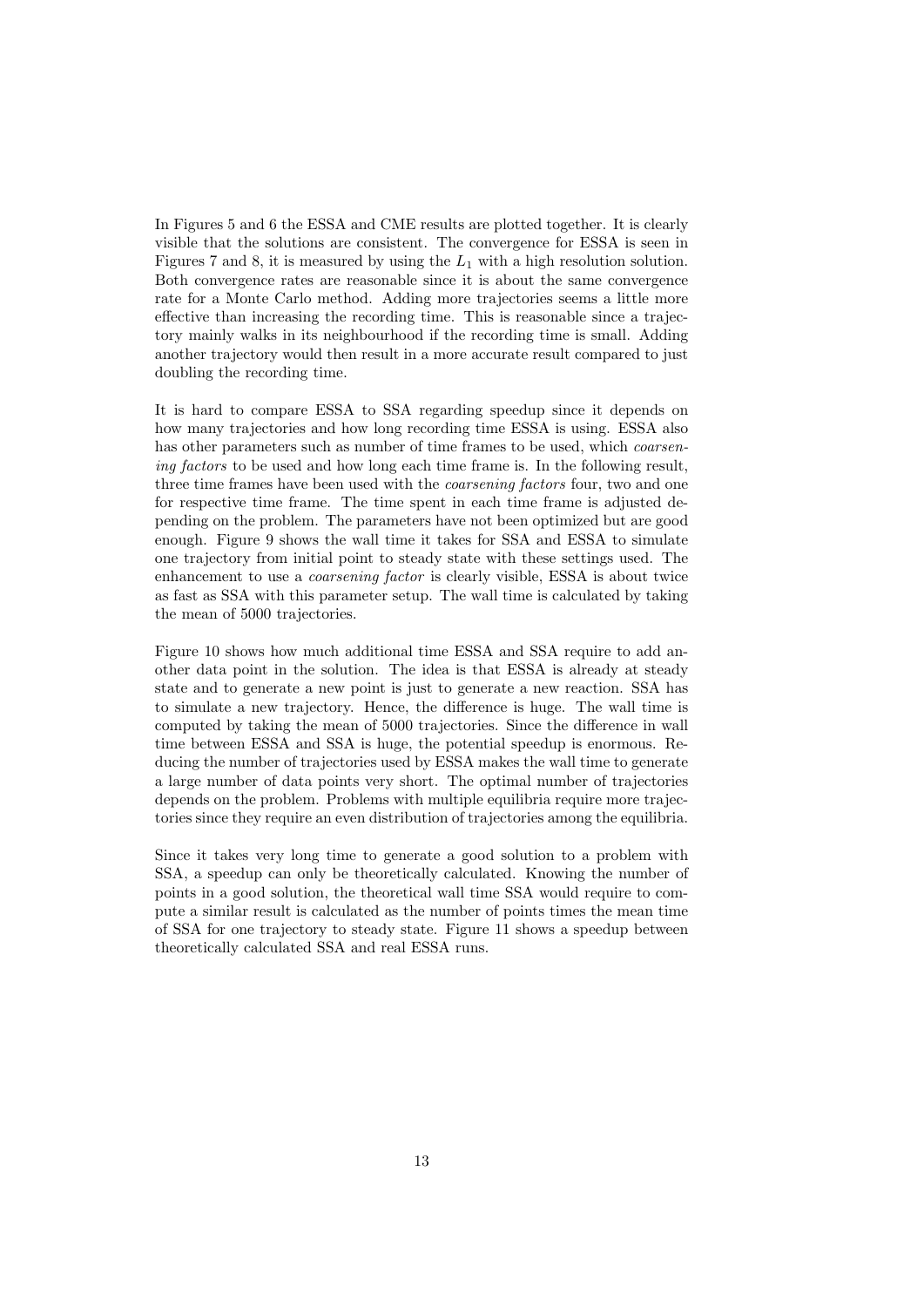

Figure 5: Solutions to the Toggle Switch problem computed with ESSA (gray) and CME (black).



Figure 6: Solutions to the one dimensional problem (3.1) computed with ESSA and CME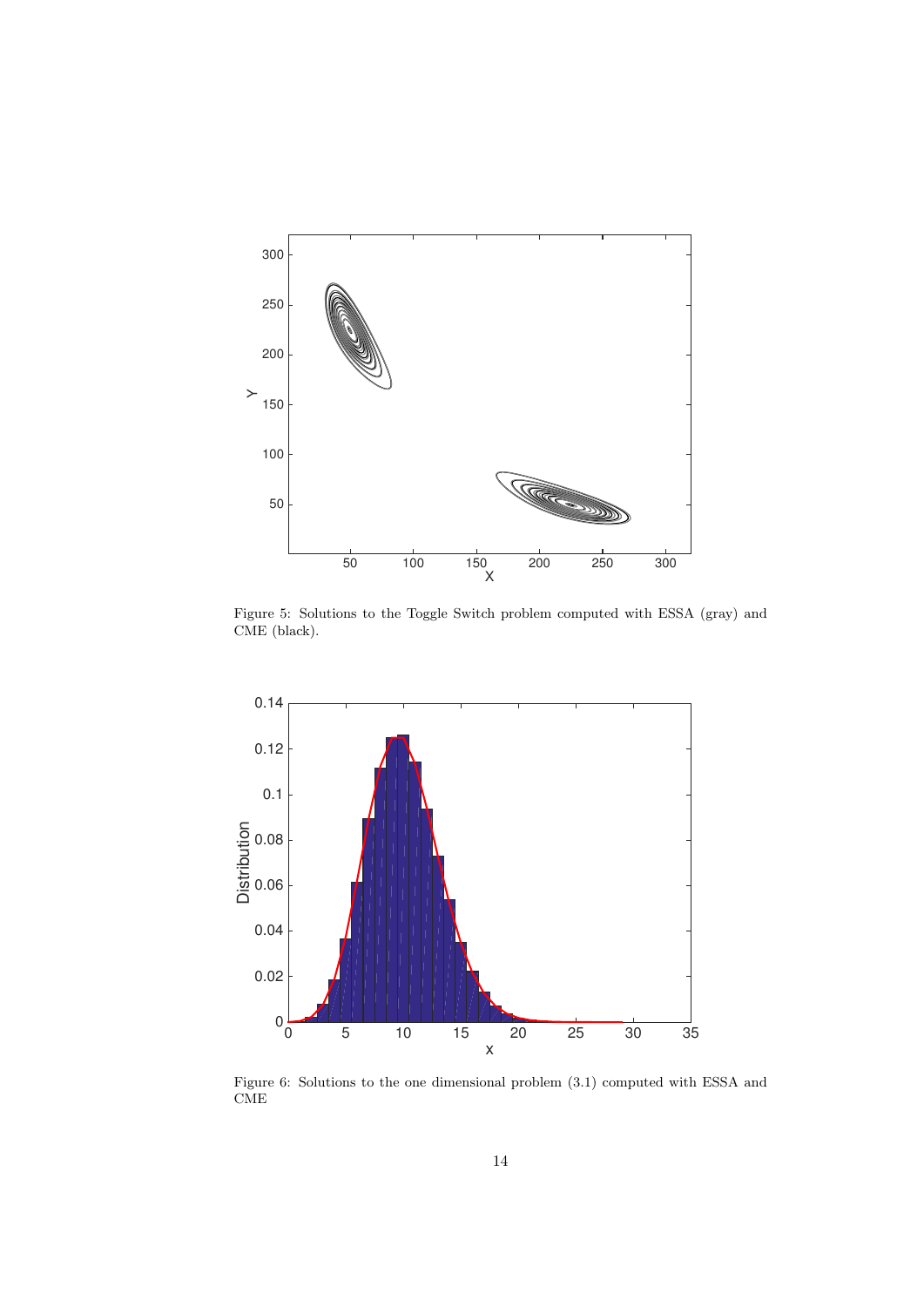

Figure 7: Convergence for ESSA when increasing the data point recording time. Doubling the recording time will double the data points in the solution.



Figure 8: Convergence for ESSA when increasing number of trajectories used. Doubling the number of trajectories will double the number of data points in the solution.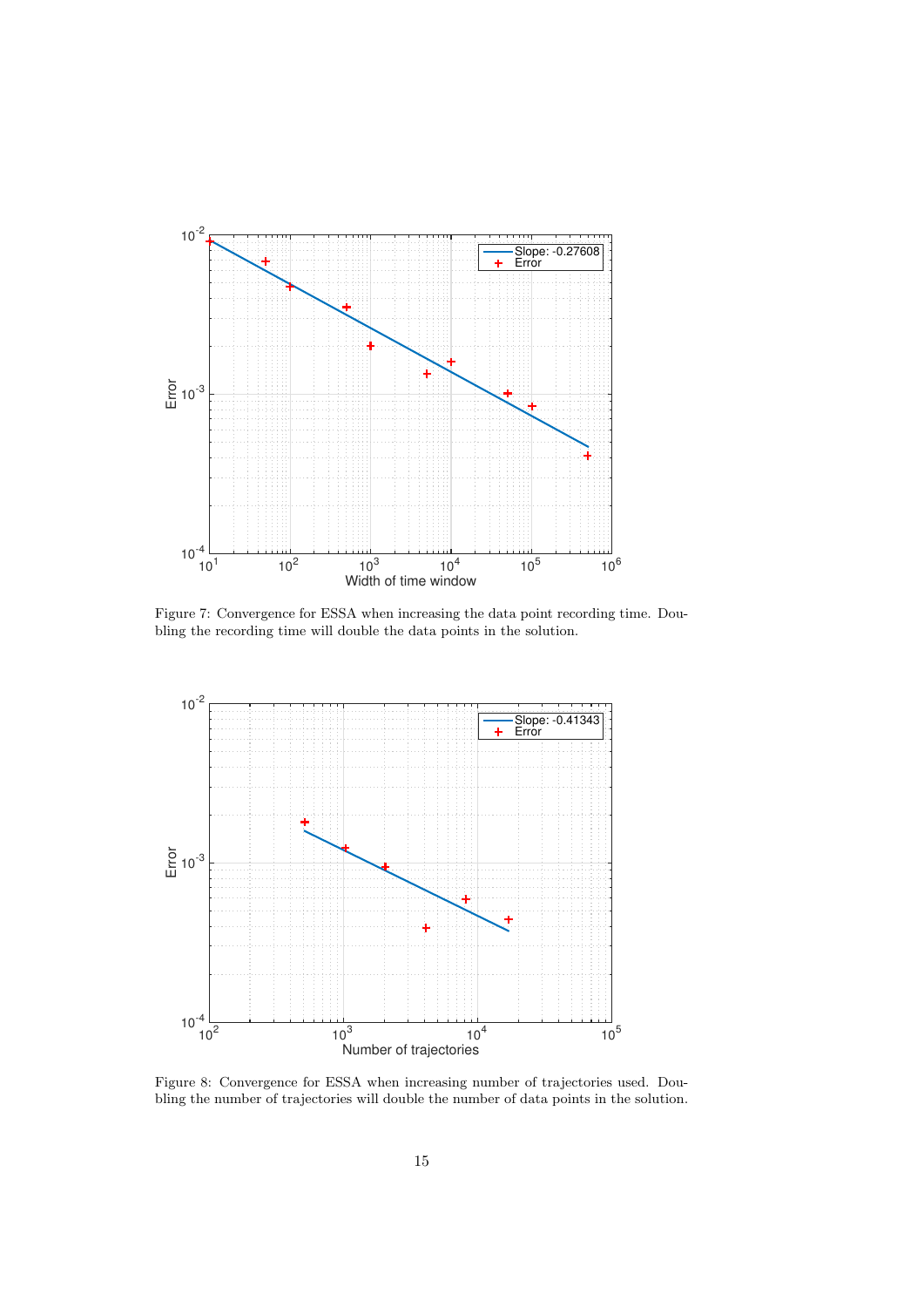

Figure 9: Wall time needed for a single trajectory in SSA and ESSA to reach steady state.



Figure 10: Wall time needed for SSA and ESSA to generate a new point in the solution if the chemical systems are in steady state. ESSA only simulates one extra reaction, SSA has to run a new simulation from scratch.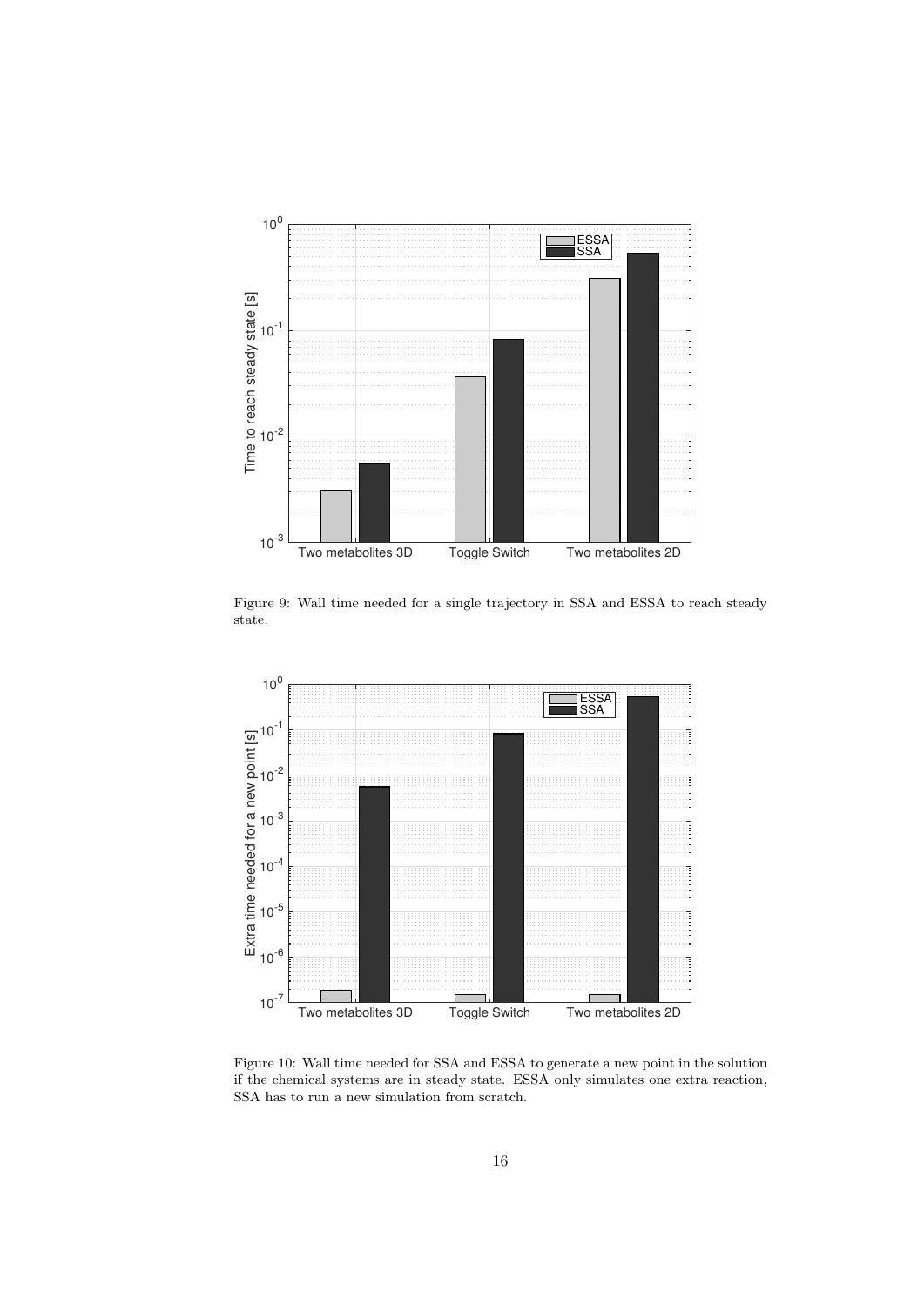

Figure 11: Example theoretical speedup. Real ESSA wall time compared to theoretical SSA wall time on one CPU core. The speedup can be improved by optimizing the number of trajectories used.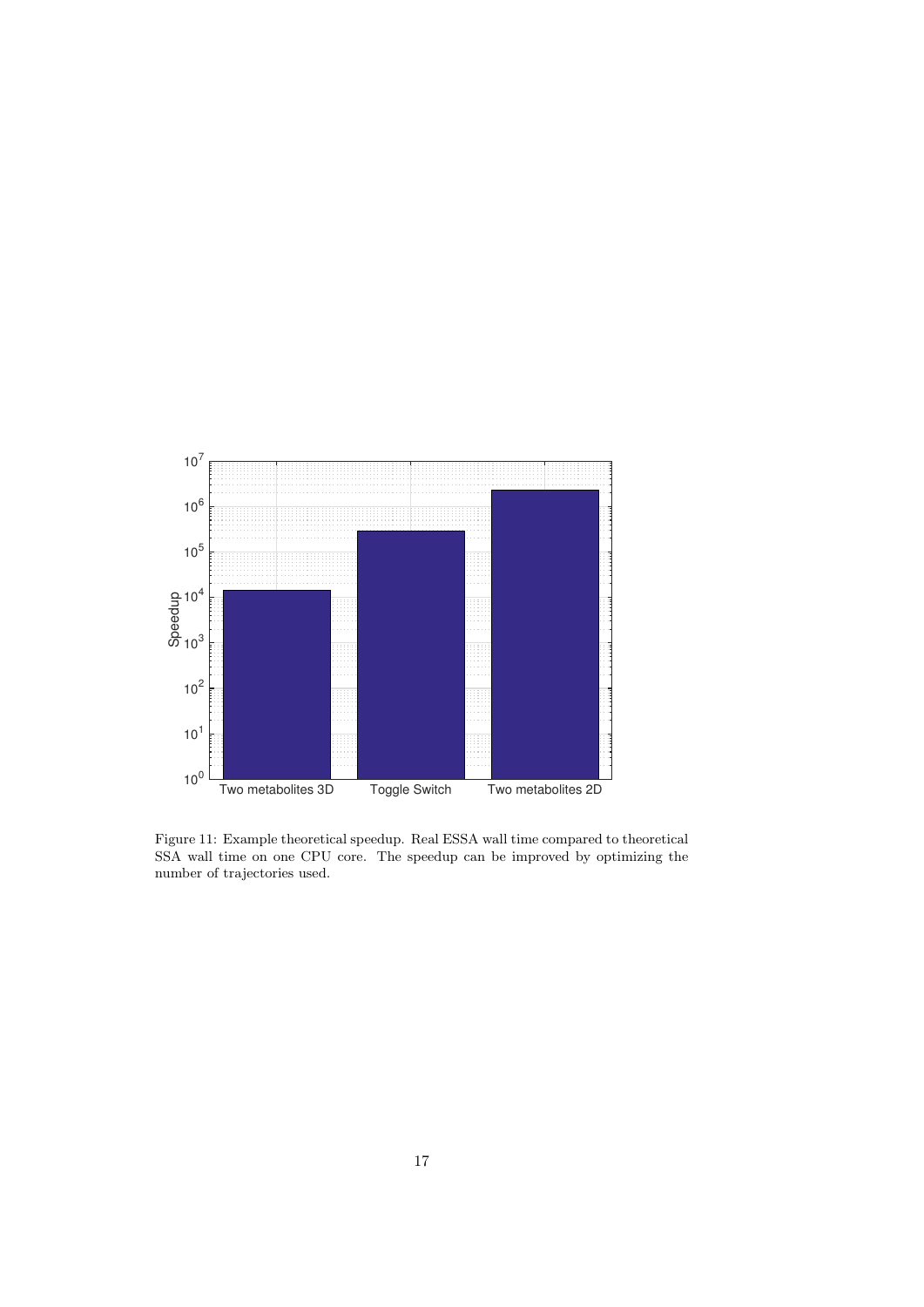# 6 Conclusions

The Improved Chemical Master Equation (ICME) that was developed in this project resulted in a speedup of between 1.5 and 2.5 for the different problems, with a negligible error. The main issue with the CME was however not the speed, but rather that the memory consumption grew exponentially with the number of dimensions for the problems, making it impossible to solve even problems in a low dimension. This issue could not be solved with the ICME which greatly reduces the utility of the solution.

Another issue with ICME is that we perform an LU-factorization at each matrix transformation. The time spent on performing the LU-factorization is accounting for a major part of the total simulation time, hence even if we improved the method even more we would not be able to perform much better. A better solution would be to use an iterative solver instead.

Yet another issue that we encountered with the ICME, that should be regarded, is a boundary error that occurs when we coarsen the mesh. This error is though rare and only occur for systems with two or more molecules that can react, and there are an equilibrium at one of the boundaries (i.e. the number of one of the molecules is 0). The problem emerge from the fact that we add probability to the molecules to react when the actual probability for a reaction should be 0. This problem is easily fixed in two dimensions but becomes very hard as the number of dimensions increase.

In contrast to the ICME, the Enhanced Stochastic Simulation Algorithm yielded both interesting and very useful results. The speedup for ESSA compared to SSA approximately ranged between  $10^3$  and  $10^6$  which makes it possible to solve problems that would take too long for SSA, within a reasonable timespan for ESSA. The main explanation behind the large speedups is that ESSA exploits properties of steady state problems that are ignored by SSA. Thus, ESSA could also be described as an SSA version specialised for steady state problems.

# 7 Final thoughts

The main drawback with ESSA is obviously that it can not solve problems that do not have a steady state. Even for problems that have a steady state, it can sometimes be interesting to see how the system evolves in time, which can not be done with ESSA either. Because of the reduction of trajectories used is only applicable for finding steady state solutions, but also accounts for most of the speedup, it would not be possible to get even close to these results for non steady state problems. However, each trajectory in ESSA is also faster, and this is something that might be used in the development of an alternative method for non steady state problems.

There are also improvements that can be made to the ESSA developed in this project. The main drawback with ESSA apart from not being able to solve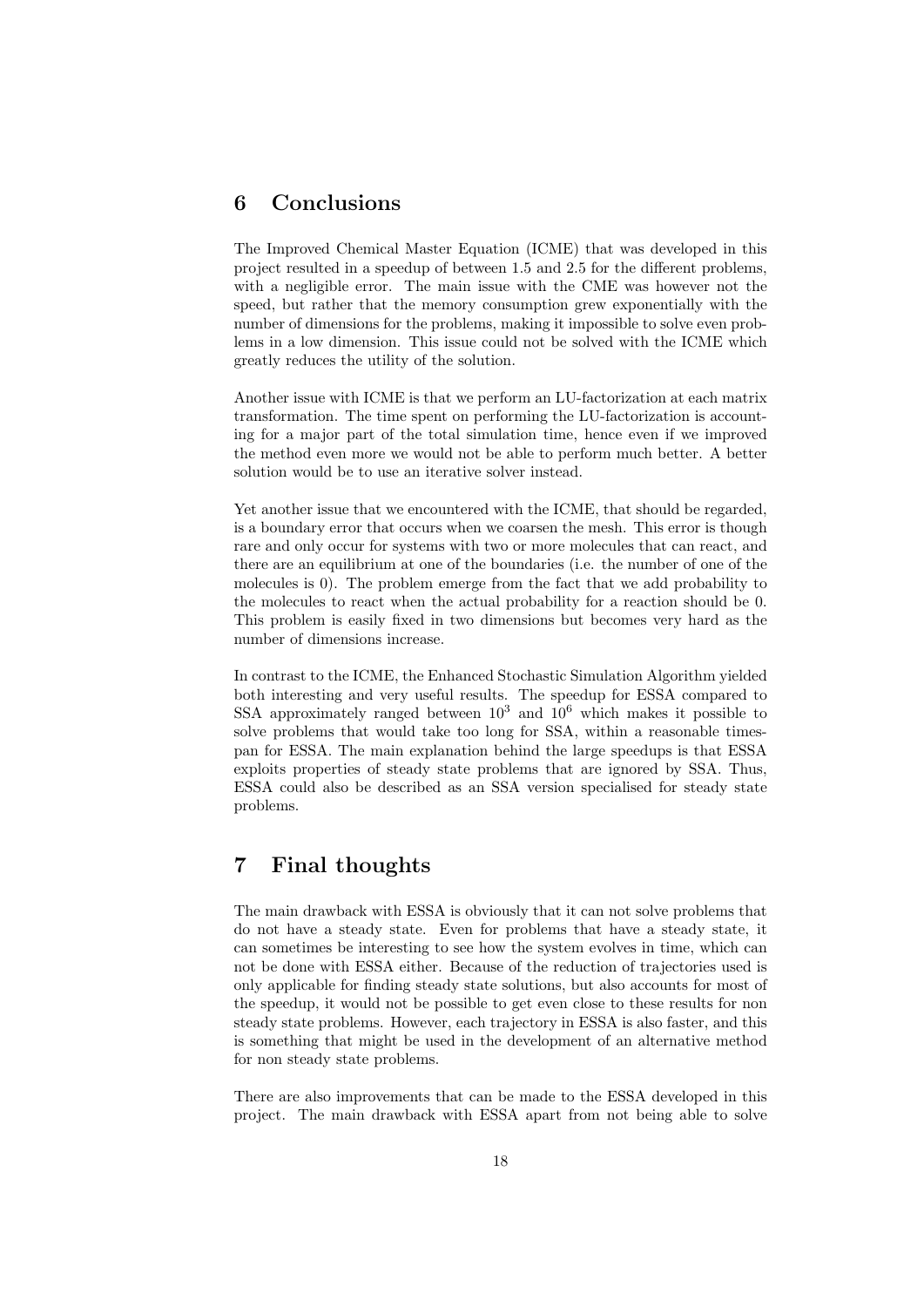non steady state problems is that it is vulnerable to parameter settings such as how many trajectories are to be used from the beginning, the length of the time window when determining in steady state etc. The characteristics of the problem to be solved determines which parameter setup is suitable. A possible opening for improvement is thus to make the ESSA more automatic. This might be done by adding steps that gathers information about the problem and trying in this way to choose good parameters automatically instead of manually.

Furthermore, a large portion of this project has been about researching different methods, and apart from the methods that proved successful, a great deal can be learned from the experiments that were not successful. In order to develop methods that can solve larger problems, it is based on our results probably best to direct further research into the development of improved SSA algorithms that can take large coarse steps when far from the target, and fine steps when close. SSA is also a good choice for further development since it is well suited for parallelization, and the hardware development today is more directed towards more CPU cores than higher speed.